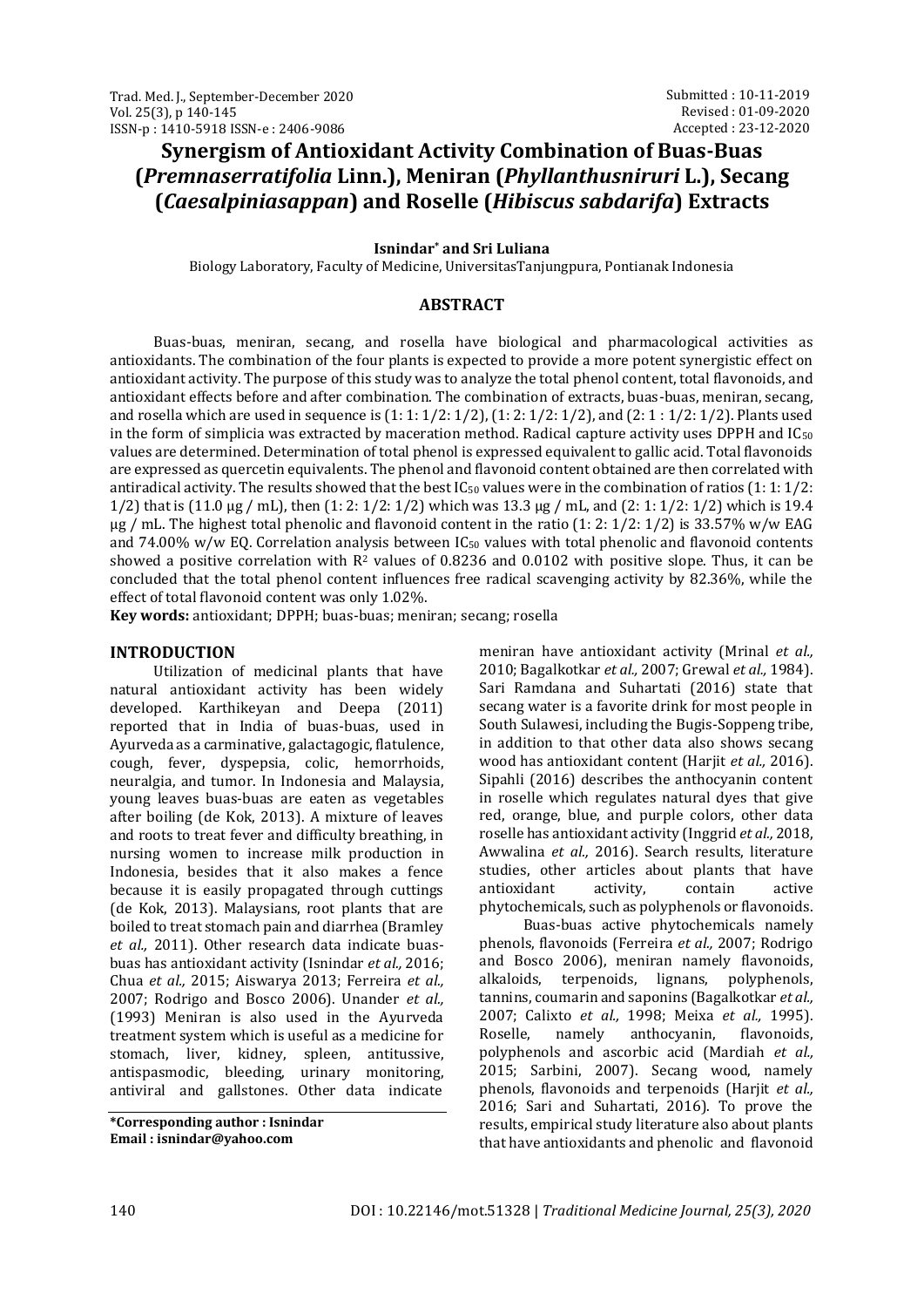content above, the researchers tried to focus research on these plants by combining them to increase the use of synergism against antioxidant activity.

#### **METHODOLOGY Materials**

The materials used in this study were herbaceous meniran (*Phyllanthusniruri* L.), buasbuasleaves (*Premnaserratifolia* Linn.), Secang wood (*Caesalpiniasappan*), roselle flower (*Hibiscus sabdarifa*), distilled water, demineralized water, gallic acid, quercetin, folinciocalteu, sodium carbonate, NaNo<sub>2</sub>, NaOH, AlCl<sub>3</sub>, ethanol (pro analysis and technical), 2,2-diphenyl-1 picrylhydrazyl crystal (DPPH).

#### **Method**

Sample preparation

Plant samples consisted of simplicia powders obtained from CV. Herbal AnugerahAlam Yogyakarta. Then the sample was weighed for maceration extraction.

## Extraction

Extraction has been done using maceration method. Simplisia powder was put into each maceration vessel and 96% ethanol was added until the powder was completely submerged, and then left in the maceration vessel for 3 days. It is stirred and filteredeveryday, liquid was taken from the pulp and stored in a storage container. Then the pulp was extracted again in the same way and repeated several times. The liquid extract obtained was collected into one and concentrated using a rotary evaporator at 50oC, then concentrated using a waterbath until thick extracts were obtained. Each single extract and a combination of total phenols, total flavonoids and their antioxidant activity.

## **Determination of Total Phenol and Total Flavonoid Levels**

Making of Raw Gallic Acid Curves

Preparation of a standard curve weigh the standard gallic acid standard 10.0 mg add 0.5 ml of the folin-ciocalteu reagent and 7.5 ml of demineralized water. The mixture was left for 10 minutes at room temperature, then add 1.5 ml of 20% sodium carbonate. The mixture was then heated in a water bath at  $40^{\circ}$ C for 20 minutes and immediately cooled in liquid ice. Dilute with demineralized water to a volume of 10 ml. Move it into the cuvette, keep it absorbing at a wavelength of 760 nm.

Measurement of Total Sample Phenol Levels

Take ± 0.02 g of the test sample carefully, add 0.5 ml of the folin-ciocalteu reagent and 7.5 ml of demineralized water. The mixture was left for 10 minutes at room temperature, then add 1.5 ml of 20% sodium carbonate. Add demineralized water to a volume of 10 ml. Dilute 10x. Move it into the cuvette, keep it absorbing at a wavelength of 760 nm.

Total Phenol (%w/w)  $=\frac{reading results (ppm)xVol.add end (ml)}{sample weight (c)} xdf/10000$ sample weight  $(g)$ 

#### Making of the Quercetin Raw Curve

Weigh the standard Quercetin standard 10.0 mg add 0.3 ml of sodium nitrite 5%. After 5 minutes add 0.6 ml of aluminum chloride 10%, wait 5 minutes, add 2 ml of 1 M sodium hydroxide. Add with distilled water to 10 ml with measuring flask. Move it into the cuvette, keeping it absorbed at a wavelength of 510 nm.

#### Measurement of Total Sample Flavonoid Levels

Determination of the total flavonoid test sample take 20 mg of the sample, put it in a 10 ml test tube. Add 0.3 ml of 5% sodium nitrite. After 5 minutes add 0.6 ml of 10% aluminum chloride, wait 5 minutes, add 2 ml of 1 M sodium hydroxide. Add the distilled water to 10 ml with a measuring flask. Dilute as needed. Move it into the cuvette, keeping it absorbed at a wavelength of 510 nm.

Total Flavonoids (%w/w)  $=\frac{reading results (ppm)xVol.add end (ml)}{sumuleunit (n)} xdf/10000$ sample weight  $(q)$ 

# **Determination of Antioxidant Activity with UV-Vis Spectrophotometer**

Making DPPH Solution

The DPPH stock solution was prepared by weighing as much as 15.7 mg of DPPH powder and then placed in a 100 mL volumetric flask and adding ethanol p.a. to the limit mark. to obtain a solution with a concentration of 0.4 mM.

#### Determination of Maximum Wavelength (λmax)

Determination of the maximum wavelength (λmax) was carried out in a DPPH solution with a concentration of 0.4 mM. Then scanning the maximum wavelength from 450 nm - 550 nm. DPPH absorbance is at a wavelength of 514.5 nm.

#### Making Sample Solutions

The thick extract was made by weighing each extract as much as  $\pm$  100 mg and dissolving it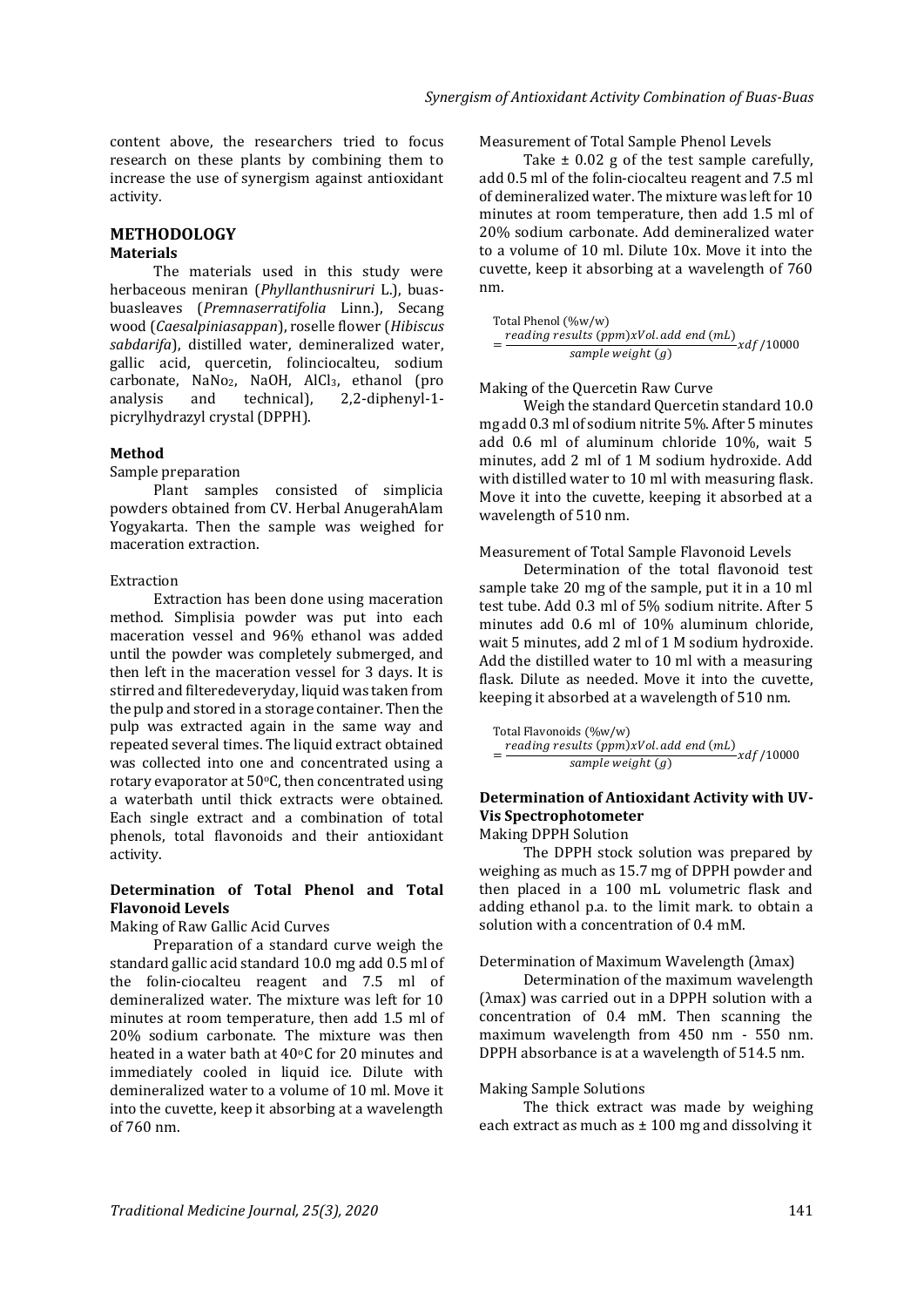with ethanol p.a. 10 mL. Dissolution was carried out using ultrasonic and centrifugation, then dilution factors were made 10 times to obtain a final concentration of 1 mg / mL. A stock solution was pipetted and each solvent was added to the boundary mark so that variations in sample concentration (depending on IC50 of plants against DPPH) are obtained.

#### Measurement of Radical Scavenging Absorbance

A sample solution with a certain concentration that has been made was then added 0.4 mM DPPH solution. The mixture was then shaken and incubated at room temperature for 30 minutes in a dark place. Then the absorbance was measured at a wavelength of 514.5 nm and calculated the percent of antioxidant activity (% inhibition) in each sample. The blank concentration used was DPPH solution and 0.881 absorbance was obtained.

$$
\% Inhibition = \frac{A \, control - A \, extract}{A \, control} \, x \, 100\%
$$

Information: A control = Absorbance of DPPH Information : solution without extract; A extract = Absorption of extract was tested.

#### **RESULT AND DISCUSSION Making simplicia**

Samples obtained in the form of simplicia powder from CV. Herbal AnugerahAlam Yogyakarta. Then the sample is weighed for maceration extraction. The simplicia powder drying process in an oven temperature of 400C.

#### **Making ethanol extract**

Each sample was immersed with solvent in a vessel for 3x24 hours while stirring occasionally. This method was chosen because it requires a relatively small amount of mobile phase and is easy to do. In addition, because it does not use heating, the active substance which cannot stand the heat remains stable in the material. Maceration is done by avoiding sun exposure and using closed vessels. Exposure to sunlight can cause the decomposition of chemical compounds in the material as well as the occurrence of unwanted reactions. Closed vessels are used so that the mobile phase used does not evaporate and contaminants from outside cannot enter. The mobile phase used is ethanol 96%. Ethanol is a polar solvent that is able to attract secondary polar metabolites such as phenols and flavonoids.

#### **Testing antioxidant activity**

Determination of antioxidant activity is carried out by the DPPH radical scavenging method

(Isnindar *et al.,* 2016). A stock solution was made for maceration extraction by weighing 100 mg of the sample dissolved in 10 ml of the solvent, then a dilution factor of 10 times was made with the final result of 1 mg / mL. Next, five concentration series were made and 1 ml of DPPH was added to each concentration, then the mixture was vortex and left for 30 minutes and the absorbance measured at a wavelength of 514.5 nm. The DPPH method was chosen because it is simple, easy, fast, sensitive, accurate and only requires a small sample. For testing the antioxidant activity, the extract was dissolved in ethanol according to DPPH solubility. Antioxidant compounds will react with DPPH radicals through a hydrogen atom donation mechanism and cause DPPH color decay from purple to yellow measured at wavelength 517. This method is based on measuring absorbance of DPPH that does not react with antioxidant compounds.

Determination of maximum wavelength and determination of operating time is done to minimize errors when absorbing readings. Operating time is needed to give the radical capture compound time to react to DPPH perfectly. Absorbance reading at operating time is aimed at keeping the reading steady. Antioxidant activity was determined by IC<sub>50</sub> antioxidant compounds. IC<sup>50</sup> is the ability of antioxidant compounds to capture 50% of DPPH free radicals during operating time. IC<sup>50</sup> values were obtained from plotting to the linear regression equation with (x) as the sample concentration and (y) is the percent of antioxidant activity. The smaller the IC<sup>50</sup> value, the more potent the antioxidant activity of the compound. The linear regression curve for the extraction of maceration, meniran, buas-buas, secang, roselle, and its combination is made in a ratio (1: 1: 1/2: 1/2); (2: 1: 1/2: 1/2); (1: 2: 1/2: 1/2).

From the regression curve data produced by maceration and quercetin extraction as a positive control showed that there was a close relationship between concentration andpercent antioxidant activity (% inhibition). This is shown by the value of R<sup>2</sup> (correlation coefficient) above 0.99. The value of R<sup>2</sup> states that there is a correlation between the concentration of the sample and the percent inhibition observed with the degree of closeness in the extraction of maceration meniran, buas-buas, secang, roselle, and combinations in comparison (1: 1: 1/2: 1/2); (2: 1: 1/2: 1/2); (1: 2: 1/2: 1/2) in a row that is 0.9973; 0.9898; 0.99; .9918; 0.9961; 0.9942; and 0.9923. Quercetin as a positive control is 0.9999. This shows that more than 99% of the degree of inhibition is influenced by the concentration of the material, whereas less than 1% is influenced by other factors.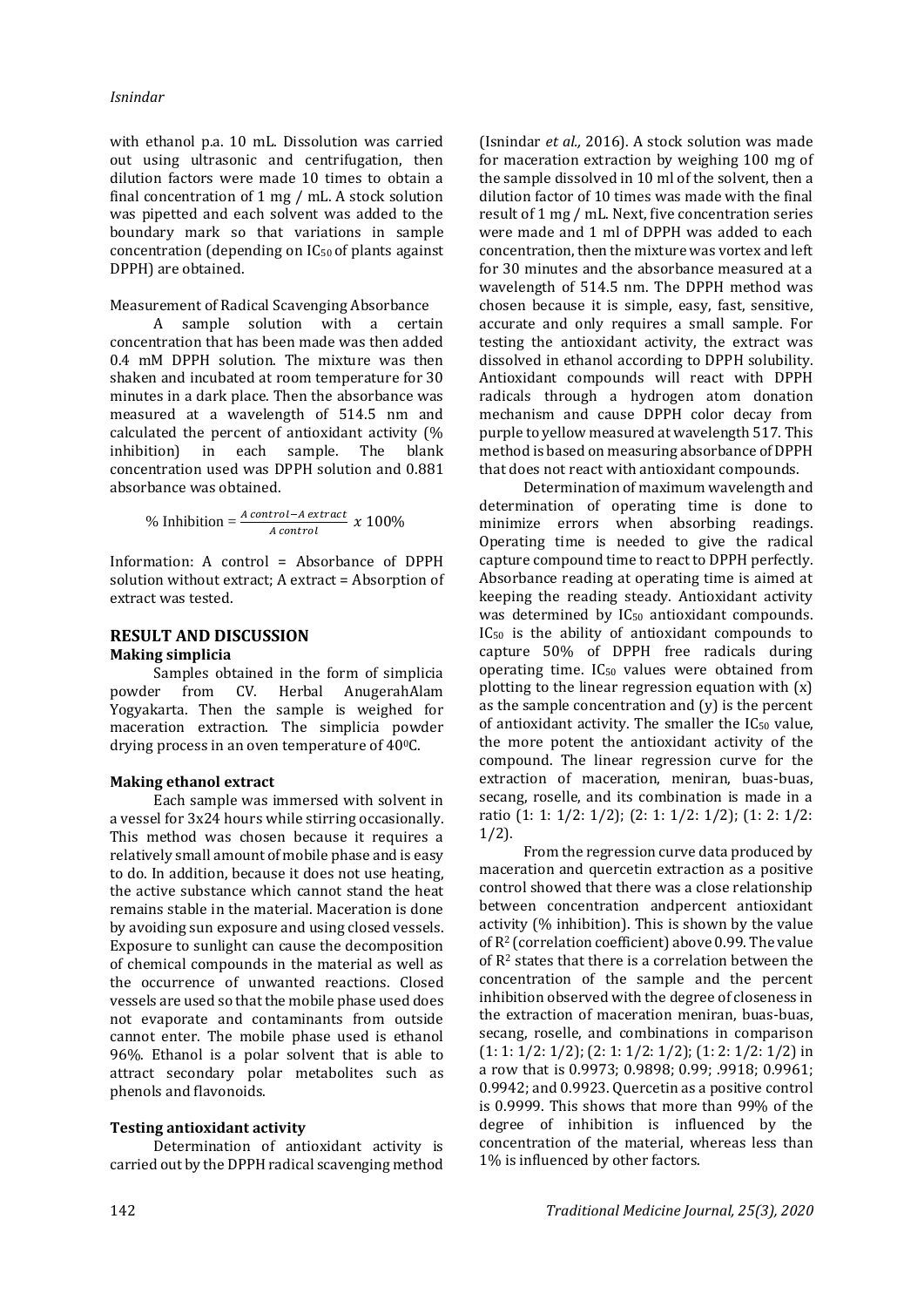| No. | <b>Plant</b>                                            | <b>Graph Equation</b>  | $IC_{50}Value (\mu g/ml)$ |  |
|-----|---------------------------------------------------------|------------------------|---------------------------|--|
| 1.  | Herbs Meniran (HM)                                      | $Y = 1720x + 0.3557$   | 28.9                      |  |
|     |                                                         | $R2 = 0.9973$          |                           |  |
| 2.  | Buas Buas leaves (DBB)                                  | $Y = 1634.1x + 13.852$ | 22.1                      |  |
|     |                                                         | $R2 = 0.9898$          |                           |  |
| 3.  | Sappan Wood (KS)                                        | $Y = 7315.6x + 5.891$  | 6.0                       |  |
|     |                                                         | $R2 = 0.99$            |                           |  |
| 4.  | Roselle Flower (BR)                                     | $Y = 224.74x + 16.012$ | 151.3                     |  |
|     |                                                         | $R2 = 0.9918$          |                           |  |
| 5.  | $HM : DBB : KS : BR(1 : 1 : \frac{1}{2} : \frac{1}{2})$ | $Y = 1710.8x + 31.279$ | 11.0                      |  |
|     |                                                         | $R2 = 0.9961$          |                           |  |
| 6.  | HM: DBB: KS: BR(2:1:1/2:1/2)                            | $Y = 1485x + 30.291$   | 13.3                      |  |
|     |                                                         | $R2 = 0.9942$          |                           |  |
| 7.  | HM : DBB : KS : BR(1 : 2 : 1/2 : 1/2)                   | $Y = 1992.1x + 11.381$ | 19.4                      |  |
|     |                                                         | $R2 = 0.9923$          |                           |  |
| 8.  | Quercetin                                               | $Y = 11.406x + 31.264$ | 1.644                     |  |
|     |                                                         | $R2 = 0.9999$          |                           |  |

Table I. Comparison of  $IC_{50}$  values of meniran, buas-buas, secang wood, roselle, and maceration extraction combinations with comparison

Table II. Relationship of total gallol equivalent phenol equivalents, total quercetin equivalent flavonoids, and maceration extraction antioxidant activity

| No. | Plant                                                   | <b>Total Phenol</b><br>$(\%w/w$ EAG) | <b>Total Flavonoids</b><br>$(\%w/wEQ)$ | $IC_{50}$ ( $\mu$ g/mL) |
|-----|---------------------------------------------------------|--------------------------------------|----------------------------------------|-------------------------|
|     | Herbs Meniran (HM)                                      | 30.60                                | 14.78                                  | 28.9                    |
|     | Buas Buas leaves (DBB)                                  | 9.82                                 | 54.17                                  | 22.1                    |
|     | Sappan Wood (KS)                                        | 11.10                                | 139.76                                 | 6.0                     |
| 4.  | Roselle Flower (BR)                                     | 26.15                                | 4.96                                   | 151.3                   |
|     | $HM : DBB : KS : BR(1 : 1 : \frac{1}{2} : \frac{1}{2})$ | 28.99                                | 44.73                                  | 11.0                    |
| 6.  | HM : DBB : KS : BR(2:1:1/2:1/2)                         | 33.57                                | 74.00                                  | 13.3                    |
|     | HM: DBB: KS: BR(1:2:1/2:1/2)                            | 7.58                                 | 55.09                                  | 19.4                    |

The test results show that the higher the concentration of the sample, the higher the percentage of inhibition, this is due to the more samples, the higher the antioxidant content so that it also affects the level of inhibition of free radicals carried out by antioxidant compounds. Quercetin in this study is used as a positive control to prove that the method used to test antioxidant activity is correct. Quercetin is used because it belongs to an antioxidant flavonoid class that is able to ward off various free radicals.

Data (Table I) shows that to capture 50% DPPH radicals, meniran, buas-buas, secang, roselle extracts and combination extracts are 28.9 µg / mL, 22.1 µg / mL, 6.00 µg / mL, 151.3 µg / mL respectively mL, 11.0 μg / mL, 13.3 μg / mL, 19.4 μg / mL and quercetin of 1,644 μg / mL. From the results of the data show that in the form of a combination of synergistic effects or mutually reinforcing antioxidant activity is characterized by the results of the IC<sup>50</sup> value of the combination that is getting smaller when compared in a single form.

Determination of total phenols was expressed equivalent to gallic acid and total flavonoids were expressed equivalent to quercetin (Table II). The results showed that the best IC<sub>50</sub> value in the combination ratio  $(1: 1: 1/2: 1/2)$  is  $(11.0 \,\mu g$  / mL), then successively  $(1: 2: 1/2: 1/2)$  is 13.3 µg / mL, and (2: 1: 1/2: 1/2) which is 19.4 µg / mL (Table II). The highest total phenolic and flavonoid content in combination with a ratio (2: 1: 1/2: 1/2) is 33.57% w/w EAG and 74.00% w/w EQ (Table II). Correlation analysis between IC<sup>50</sup> values with phenolic content and total flavonoids (Figure 1) shows a positive correlation with  $R_2$ values of 0.8236 and 0.0102 with a positive slope. Thus it can be concluded that the total phenol content influences free radical scavenging activity by 82.36%, while the effect of total flavonoid content is only 1.02%.

This phenomenon can be explained by the various types of phenolic and flavonoids in the sample that can provide different activities of each compound and as an additional effect of several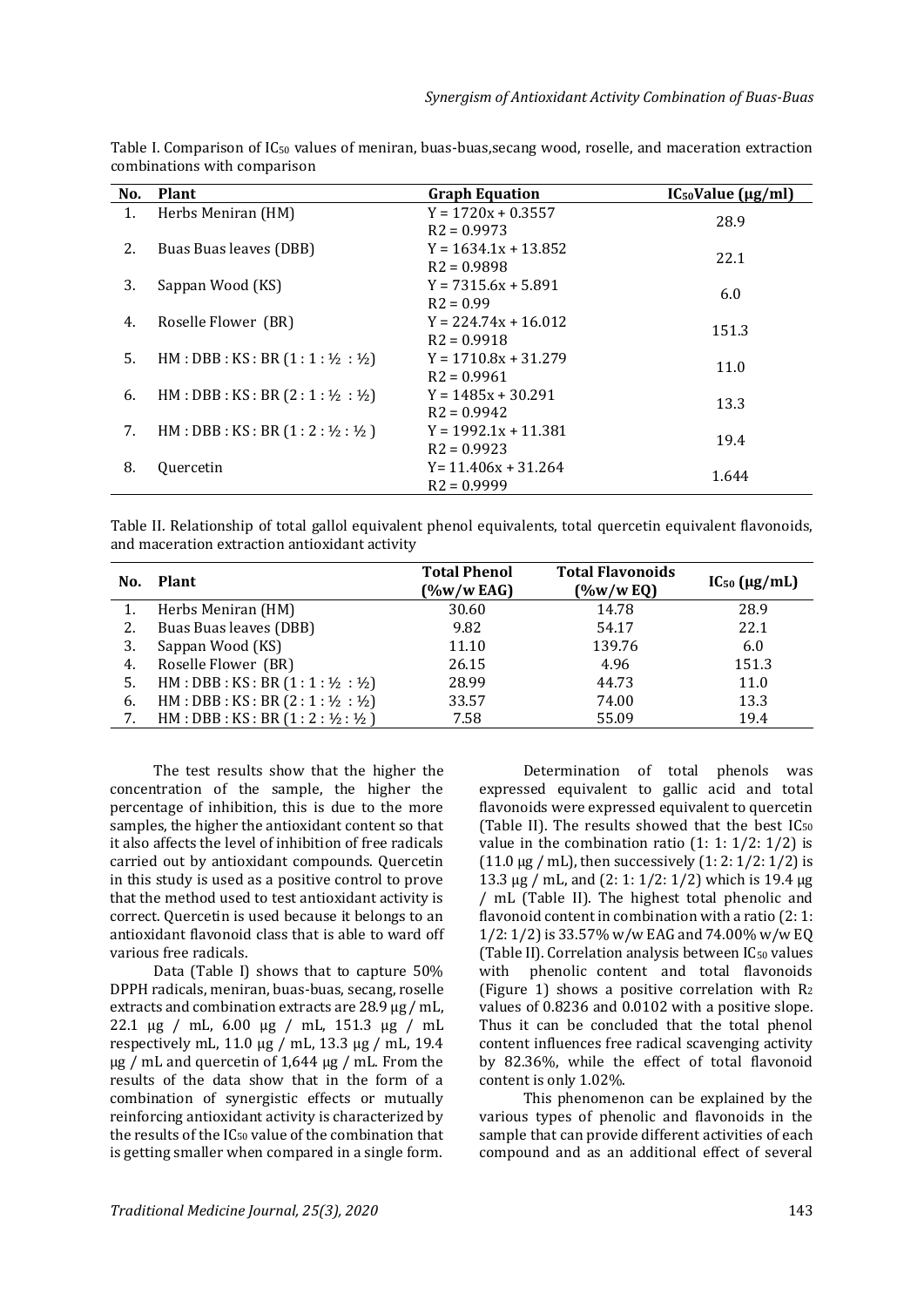## *Isnindar*



Figure 1. Linear regression curve between total phenols (Graph 1), total flavonoids (Graph 2) and percent antioxidant activity from maceration extraction

compounds. Several studies have written that the content of polyphenols and flavonoids has a positive correlation with antioxidant activity.

The reaction of phenolic compounds in inhibiting the process of autoxidation is caused because phenolic compounds function as hydrogen donors to radicals in the form of (R•) to produce RH and phenolic compounds that turn into free radicals that can be stabilized by their aromatic structures. The auto-oxidation reaction cannot be prevented but can only be slowed down and the duration of slowing down depends on the antioxidant activity in question, the concentration of antioxidants and other factors such as heat, light, metals, and other pro-oxidants present in the system. The phenolic group on antioxidants also acts as a deterrent to the formation of free radicals in oxidized fats by providing H• to form stable nonradical products, which can stop chain reactions. (Aquino *et al.,* 2002) In addition to the phenol group, the flavonoid group can also inhibit lipid peroxidation by reducing peroxyl radicals which simultaneously terminate the radical reaction and extinguish single  $O<sub>2</sub>$ . There are several classes of flavonoids that have antioxidant activity, namely flavones, flavanones, isoflavones, flavonols, flavan-3 ol and anthocyanins.

#### **CONCLUSION**

The results showed that the best  $IC_{50}$  values were in the combination of ratios (1: 1: 1/2: 1/2) that is  $(11.0 \mu g / mL)$ , then  $(1: 2: 1/2: 1/2)$  which was 13.3 µg / mL, and (2: 1: 1/2: 1/2) which is 19.4 µg / mL. The highest total phenolic and flavonoid content in the ratio  $(1: 2: 1/2: 1/2)$  is 33.57% w/w EAG and 74.00% w/w EQ. Correlation analysis between IC<sub>50</sub> values with total phenolic and flavonoid contents showed a positive correlation with R<sup>2</sup> values of 0.8236 and 0.0102 with positive slope. Thus it can be concluded that the total phenol content influences free radical scavenging activity by 82.36%, while the effect of total flavonoid content is only 1.02%.

#### **RESEARCH FUNDING SOURCES**

This research was funded by the 2018 DIPA funds.

## **REFERENCES**

- Aiswarya G, (2013), Antioxidant properties of flavonoid rich fraction from the leaves of Premnaintegrifolia, International Journal of Ethnomedicine and Pharmacological Research (2013), Vol.1, Issue 2, P.132-137, ISSN No.2347-2901(Print) 2347- 291X(Online).
- Aquino R, Caceres A, Morelli S, Rastelli L. 2002. An Extract of Tageteslucida and its Phenolic Constituents as Antioxidants, J. Nat. Prod. 65, 17731776.
- Awwalina F. Rodina, Iskandar Sobri, Dhadhang W. Kurniawan, (2016), Krim Antioksidan EkstrakEtanolKelopakBungaRosela (Hibiscus sabdariffa L.), ActaPharmaciae Indonesia Maret 2016, 4(1) 15-20; ISSN: 2337-8433.
- Bagalkotkar G, S. R. Sagineedu, M. S. Saad and J. Stanslas, (2007), Phytochemicals from Phyllanthusniruri Linn. and their pharmacological properties: a review, Article in Journal of Pharmacy and Pharmacology January 2007, DOI: 10.1211/jpp.58.12.0001 · Source: PubMed
- Bramley, G.L.C., Go, R., de Kok, R.P.J. 2011. Lamiaceae. In: E. Soepadmo, L.G. Saw, R.C. K. Chung, R. Kiew (eds). Tree Flora of Sabah and Sarawak, Vol. 7. FRIM, Kuala Lumpur, pp: 42–49.
- Calixto JB, Santos AR, CechinelFilho V, Yunes RA (1998) A review of the genus Phyllanthus: their chemistry, pharmacology, and therapeutic potencial. Med Res Rev 18: 225.